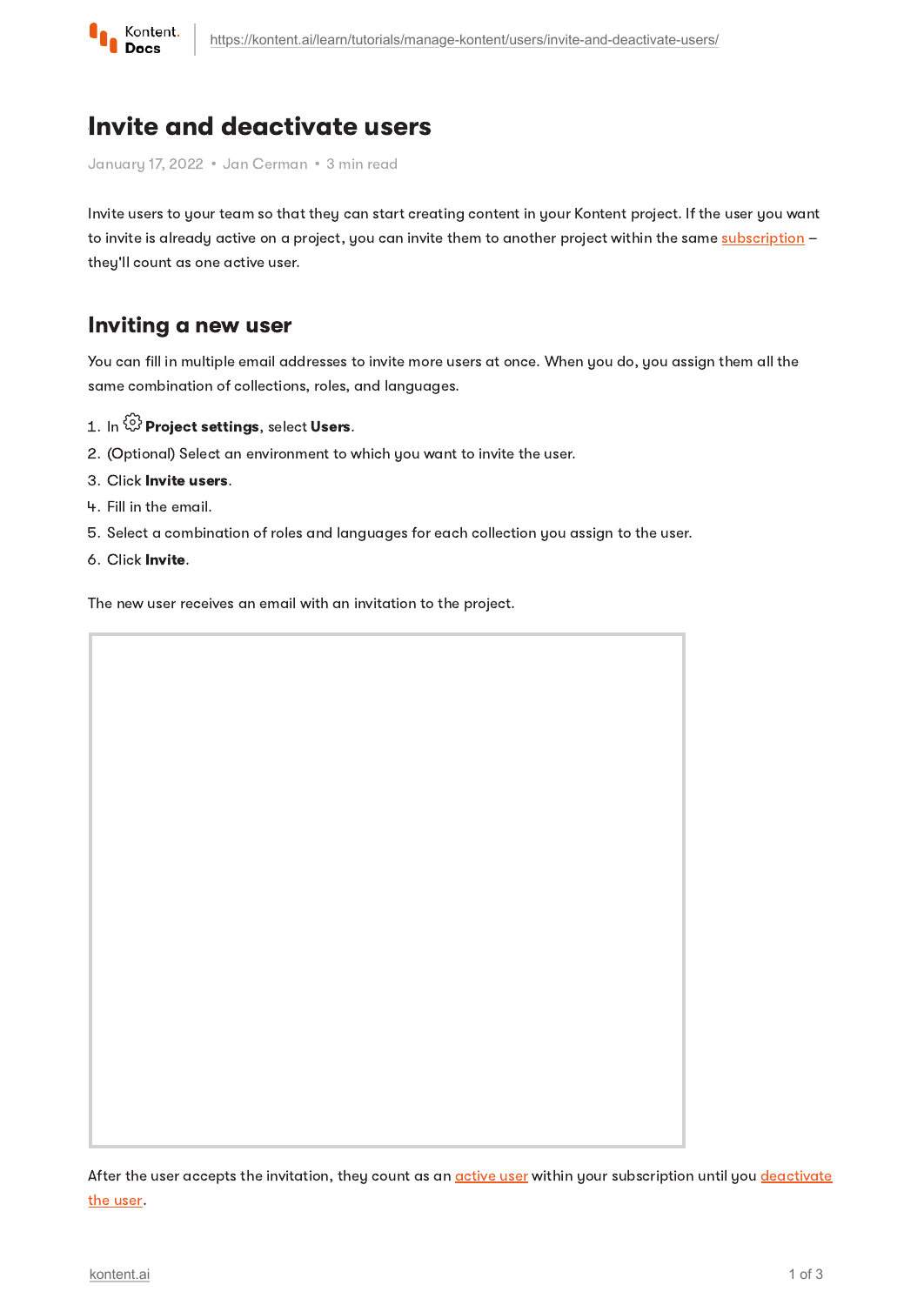

#### $(i)$  Reaching the user limit

If you reach the maximum number of [active](https://kontent.ai/learn/tutorials/manage-kontent/subscriptions/usage-report/) users for your subscription, you'll be prevented from inviting more users. The maximum is different for each  $\frac{\log n}{n}$ . To invite more users in such cases, you need to *upgrade your [subscription](https://kontent.ai/learn/tutorials/manage-kontent/subscriptions/manage-subscriptions/#a-change-subscription-plan)* to a higher plan.

## Inviting users from other projects

If the user you want to invite is active in another project of yours, you can invite them to the new project. This won't affect the number of **[active](https://kontent.ai/learn/tutorials/manage-kontent/subscriptions/usage-report/) users** within the subscription.

You can select and invite multiple users at once. When you do, you assign them all the same combination of collections, roles, and languages.

- 1. In  $\widehat{\mathbb{G}}$  Project settings, select Users.
- 2 (Optional) Select an environment to which you want to invite the user.
- 3. Click Invite users.
- 4. Select existing user from the Email field.
- Select a combination of roles and languages for each collection you assign to the user.
- 6. Click Invite.

The invited user is automatically added to the project and notified via email.

## <span id="page-1-0"></span>Deactivating users

If you wish to stop a user from working on a specific project, you can deactivate the user per project. When you deactivate users in one project, they can still be active in other projects.

Once you deactivate a user in all projects the user is assigned to, they won't count towards the limit of active users in your [subscription](https://kontent.ai/learn/tutorials/manage-kontent/subscriptions/usage-report/) plan.

#### 1. In  $\widehat{\mathbb{G}}$  Project settings, select Users.

- 2 (Optional) Select an environment in which you want to deactivate the user.
- 3. In the Status column of a specific user, click the switch to deactivate the user.

If you're a subscription admin, you can also quickly [deactivate](https://kontent.ai/learn/tutorials/manage-kontent/subscriptions/manage-subscriptions/#a-manage-users-under-your-subscription) users in all projects under a given subscription.